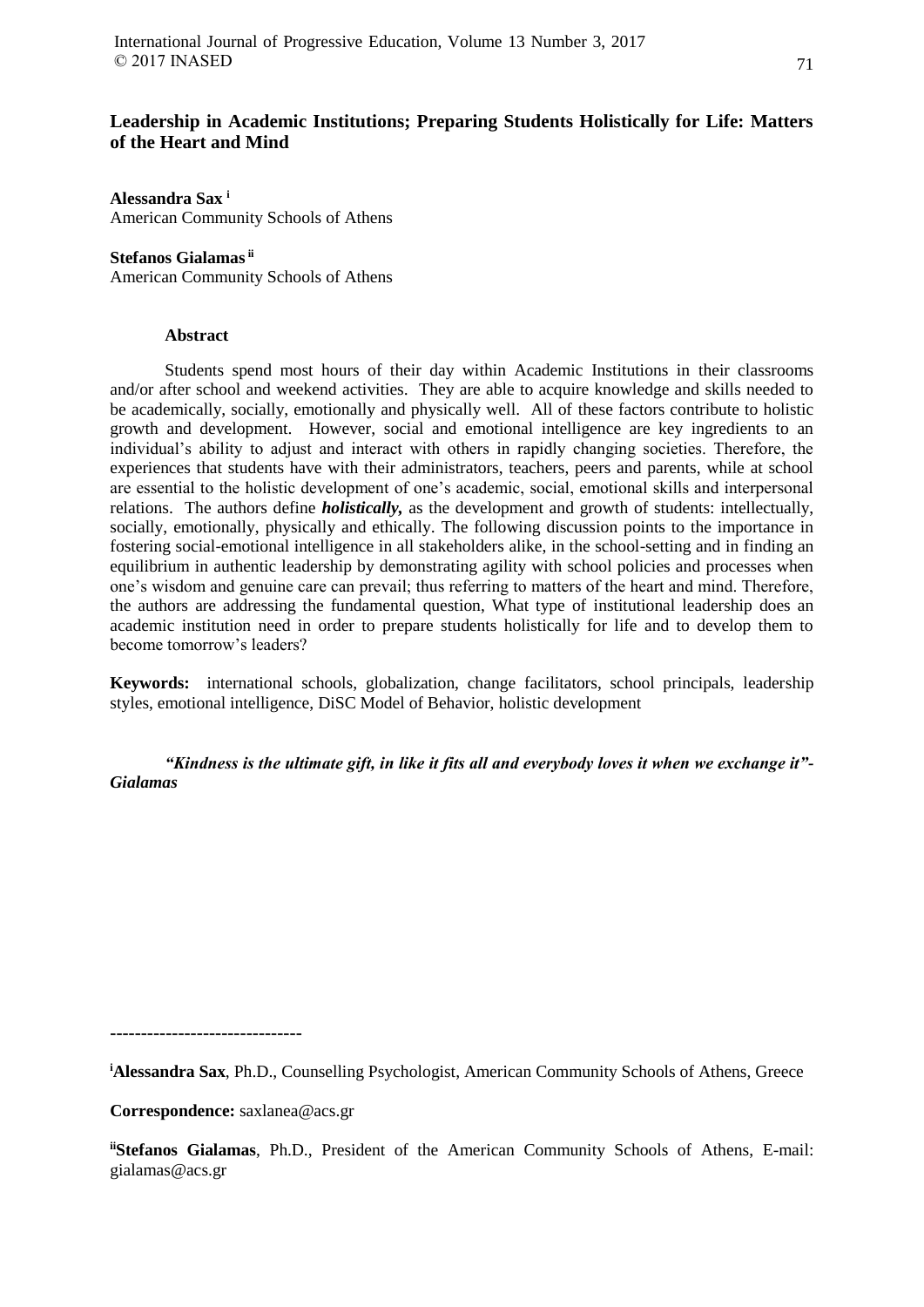#### **Introduction**

*"You can never be great at anything unless you love it"- Angelou*

*"Education is the kindling of a flame not the filling of a vessel" –Socrates*

### *"We must prepare our students to navigate their life ship in the ocean of future uncertainties"-Gialamas*

In an ever-changing world, with globalization on the rise, human beings endure more and more stress in their work, family and everyday life experiences. As individuals progressively have less and less time to spend and interact with others personally. Additionally, due to external stressors, the need to feel connected, valued and supported holistically (i.e. cognitively, physically, socially and emotionally) is great and thus individuals must be nurtured in professional settings, particularly in academic environments.

International academic institutions must value the diversity of culture and should be respected by all stakeholders. However, regardless of the differences in how one understands his or her experiences and values, the uniqueness of every individual must be solidified with one universal element that unites us all: genuine caring and love. Professional boundaries among administrators, school leaders, faculty, parents and students must be authentic and provided with genuine care and love; where one's wisdom may bi-pass processes and policies (Gialamas, 2014).

By providing firm boundaries with care, and appropriate guidance, Greenberg et al. (2003) suggested that students accomplish meaningful results in their academic progress. Social-emotional learning engulfs the process of developing fundamental social and emotional competencies or skills (Zins & Elias, 2006). These skills enable children to manage their emotions, experience empathy, develop positive relationships, make good decisions, and conduct their own behaviour ethically and responsibly (Collaborative for Academic, Social and Emotional Learning, 2003).

Greenberg et al. (2003) also suggested that children who are socially and emotionally competent tend to be more happy, confident and equipped with strong interpersonal skills across various contexts and roles. Hence: support the importance of social and emotional learning, as an intrinsic aspect of children's academic learning and performance, motivation to achieve and overall holistic well-being.

Academic institutions that practice fostering holistic development (social, emotional, physical and cognitive balance): 1) enhance children's meaningful connections to others in the school environment, 2) enhance children's sense of competence as learners and 3) promote a sense of autonomy and self-direction that are associated with positive school attitudes and overall healthy functioning both in school and society (Baker, Dilly, Auperlee & Patil, 2003).

Gialamas (2014) stated "we need to engage the minds of students, staff, faulty administration, parents and friends of an academic institution with the underlying commitment to serve the family, community, the nation and the world". "Innovation and authentic leadership approaches are the enabling objectives to provide students with a unique, meaningful, high-quality, holistic educational experience. Students will then use their academic knowledge to exercise wisdom in their decision making as they become the keepers of the future of the planet". Furthermore, Gialamas (2014) stated "that if educational institutions are to teach and inspire students to develop wisdom to transform static academic knowledge into social, ethical, economic, environmental intelligence, then the sustainability of quality of life can be greatly improved for people around the globe".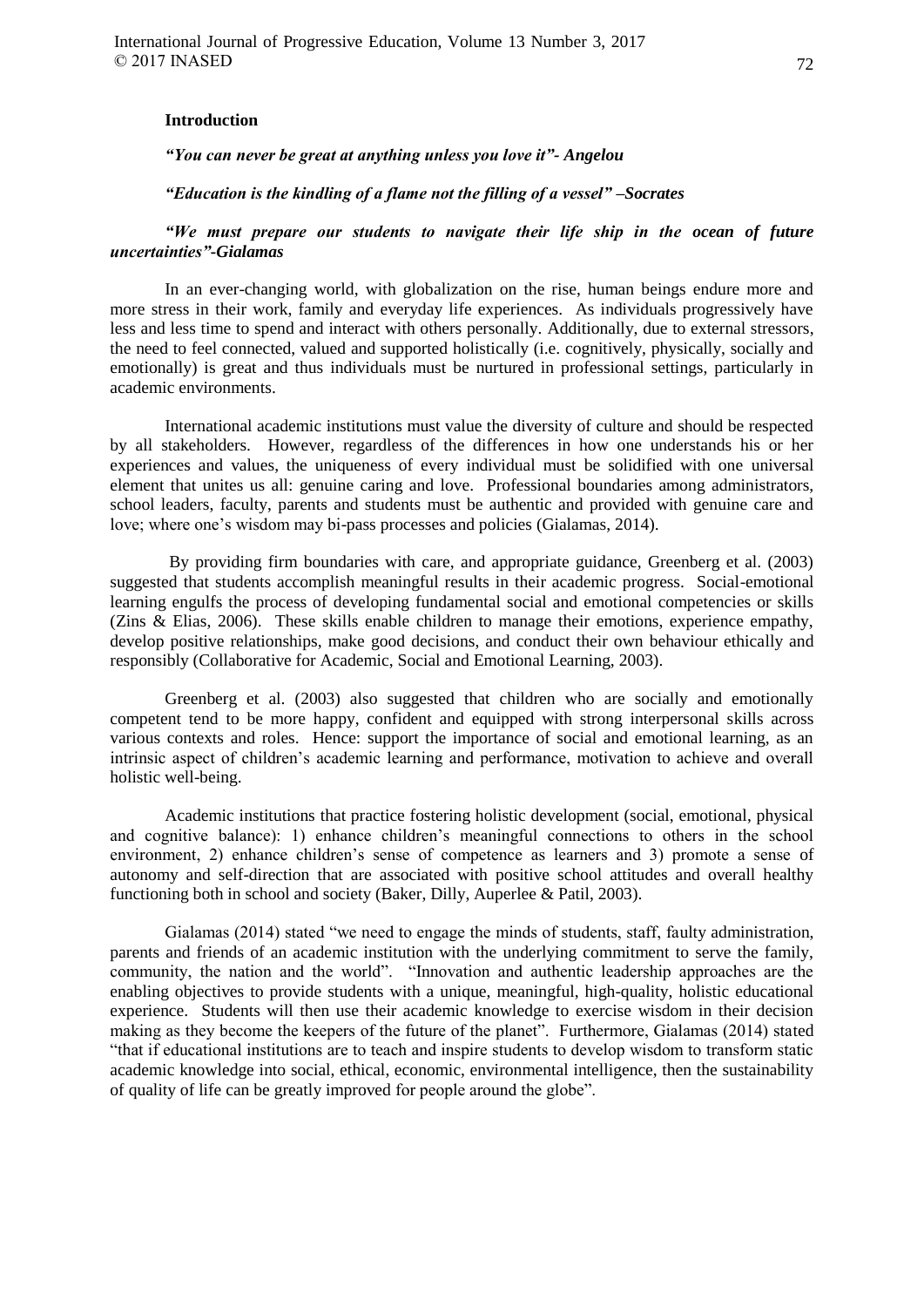### **Emotional Intelligence**

*"One has to work with love and love one's work"-Sax*

#### *"The most precious gift we can offer to anyone is our attention"-Thich Nhat Hanh*

# *"Educators every day, guided by wisdom, must travel often the 16 inch journey, from their mind to their soul"-Gialamas*

Early attachment theories postulated that safe and secure attachments of the infant with his/her caregiver, fosters healthy interpersonal relationships all throughout the life cycle. Bowlby's (1969) attachment theory suggested that when a mother nurses/breast feeds her baby and has other intimate interactions with the infant, her system becomes flooded with oxytocin, a calming feel-good hormone. This exact hormone counterbalances cortisol (a stress hormone). Oxytocin being essential to bonding between caregiver as the infant's behaviour causes oxytocin to be released in the verbal "Aah" moments of the adult. This is miraculous behaviour on part of the infant, in having the innate ability to seek out adults who will be their nurturers in order to survive (Bennis & Thomas, 2011 as cited in the Harvard Press).

If we make the parallel assumption for students; if their teachers and administers can be connected to one another by something so beautiful and simple as a "feel-good" hormone (oxytocin), the will to go on in life during trials and tribulations, to find a meaning, balance and pride in one's achievements, personally and professionally will thus take precedent. How then can parents, teachers, administrators and students foster a relationship/bond full of oxytocin?

Research refers to Emotional Intelligence (EQ) as playing a central role in nurturing personal and professional relationships. Three major clusters of skills are described: 1) individual character skills, 2) emotional skills and 3) social skills. Goleman (2011) and his colleagues researched how emotional intelligence operates in the work setting and examined its affect on effective work performance, specifically in leaders (Goleman as cited in the Harvard Business Review on Leadership, 2011). Furthermore, Goleman stated (2011) that great leaders are distinguished from good ones in that they entail five essential skills of emotional intelligence. These skills include: 1) self-awareness (awareness of one's strengths and weaknesses, drives, values and impact on others), 2) self-regulation (the ability to control and redirect disruptive impulses and moods), 3) motivation (accomplished achievements), 4) empathy (the understanding of others personal and emotional life experiences) and 5) social skills (the building of rapport with others in order to guide them in the desired directions (Goleman as cited in the Harvard Business Review On Leadership, 2011).

Moreover, the hallmarks of the above mentioned EQ skills are outlined by Goleman (2011) as the following: a) self-awareness; self-confidence, realistic self-assessment, self-deprecating sense of humor, b) self-regulation; trustworthiness and integrity, comfort with ambiguity, openness to change, c) motivation; strong drive to achieve, optimism and commitment to one's organization, d) empathy; expertise in building and retaining talent, sensitivity to cross-cultural issues, service to clients/customers, e) social skill; effectiveness in leading change, persuasive, expertise in leading teams (Goleman, 2011, as cited in the Harvard Business Review On Leadership).

# **Leadership Styles**

# *"The positive mindset is the foundation of an authentic, and innovative leadership" – Gialamas*

According to Hall & Hord (2011) effective leaders acknowledge that their individual behaviors are important factors to the formation of their overall styles. Behaviors can be described as a leader's everyday actions, as style represents the overall tone and pattern of a leader (Hall & Hord, 2011).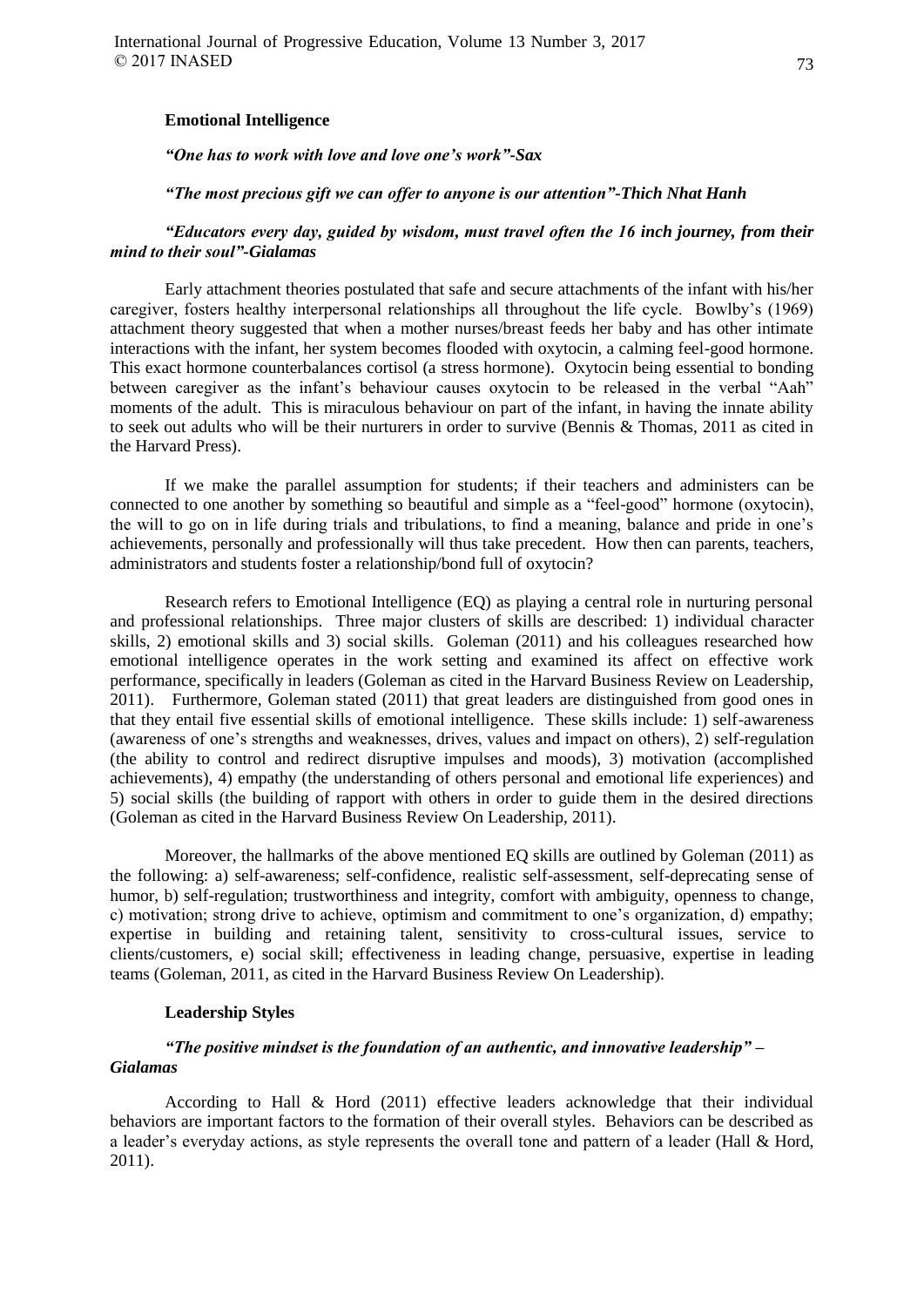The DiSC Model of Behavior first proposed by Marston (1928), stems from his original theory on how normal human emotions lead to behavioral differences among groups of people and how an individual's behavior may change over time (www.discprofile.com). Marston's (1928) deep understanding of the interaction between individuals and their environment emphasized his model for human behavior which has been followed ever since in professional leadership settings ( Source: "The DiSC® Indra® Research Report," published by Inscape Publishing, 2003).

Furthermore, Marston (1928) theorized that the behavioral expression of emotions could be categorized into four primary types, stemming from the person's perceptions of self in relationship to his or her environment. These four types of behavior were coined by Marston (1928) as: 1) Dominance (D), 2) Inducement (I), 3) Submission (S), and4) Compliance (C) within a two-axis plane framework (Source: "The DiSC® Indra® Research Report," published by Inscape Publishing, 2003).

Then first dimension of the two-axis plane refers to a person's perception of the environment; specifically, whether it is perceived as favorable or unfavorable. The second dimension refers to the person's perception of his or her own power within the environment; specifically, whether they view themselves as more powerful or less powerful than the environment. Masterson's model progressively developed over time and resulted in referring to the four types of behavior as: 1) Dominance (D), 2) influence (i), 3) Steadiness (S), and 4) Conscientiousness (C) (www.resourceunlimted.com). See below the following description of each of the four behavioral types [\(www.discprofile.com\)](http://www.discprofile.com/).

**Figure 1:** DiSC Explanations



- Humility



# **Conscientiousness**

*Person places emphasis on quality and accuracy, expertise, competency*

# **Behaviors**

- Enjoys independence
- Objective reasoning
- Wants the details
- Fears being wrong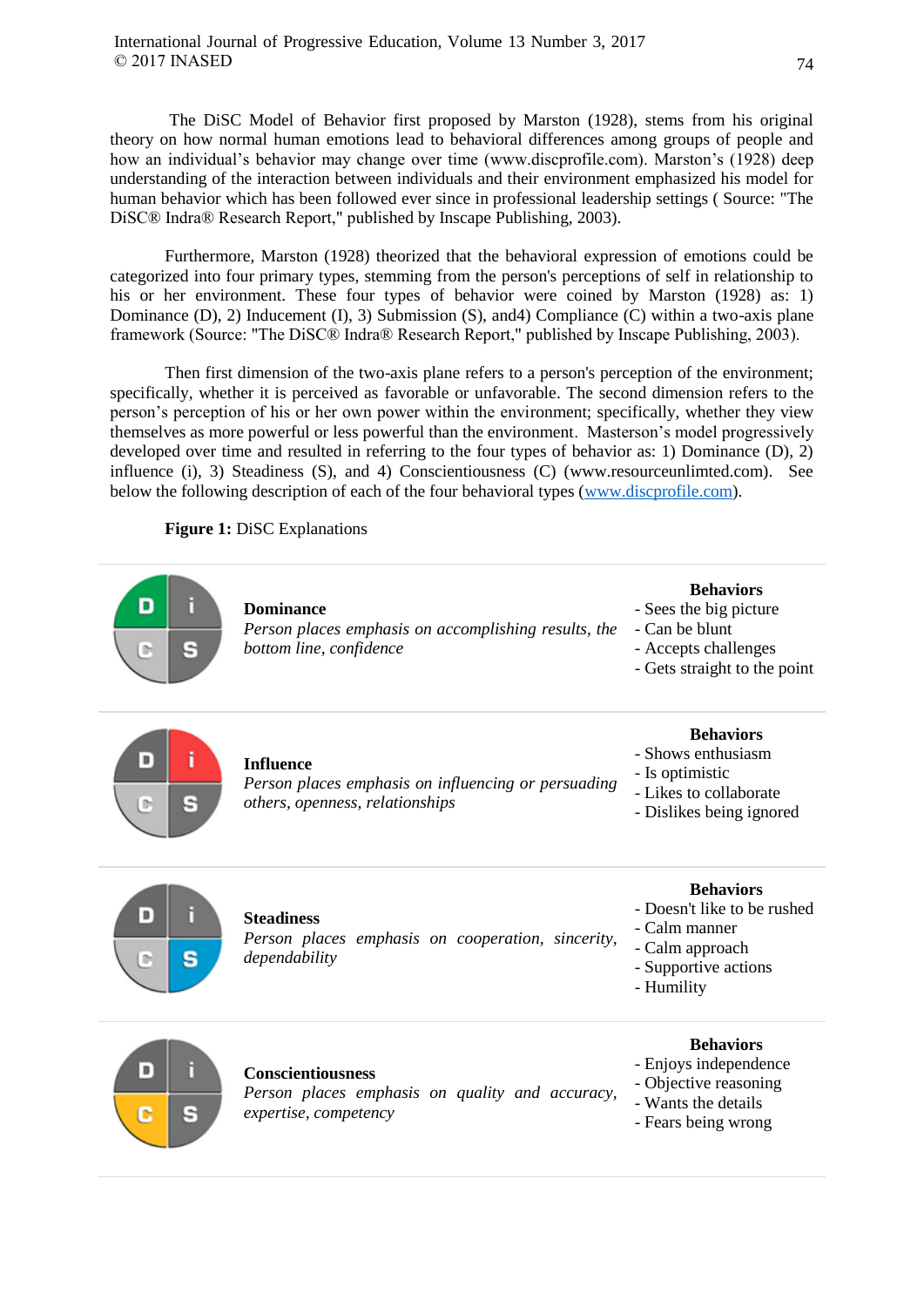#### **Change Facilitator Styles of Academic Institution Leaders**

*"The institution's leader defines and establishes the routines, opportunities, interactions, expectations, language, vision and the cultural forces of the institution he leads"-Gialamas*

*"Calling- people view their work as an end in itself, their work is fulfilling not because of external reward but because they feel it contributes to the greater good, draws on their personal strengths and gives them meaning and purpose. Unsurprisingly, people with a calling orientation find their work more rewarding and that is why they are generally more likely to make a difference in their organizations, in the community and society in general"-Gialamas*

Literature indicated in studies on school principals' three distinct styles of change facilitators. These styles are: a) the initiator, b) the manager and c) the responder (Hall & Hord, 2011). Leaders who are initiators have clear and strong held visions about their schools and how they should be. These types of leaders are passionate about their schools, are motivated to make their schools better and make decisions based on what they think will be best for students, by listening to all parties involved (Hall & Hord, 2011).

Initiator leaders push their teachers, students, parents and personnel to support the things they believe will help students learn, teachers teach and move the school forward. Although these leaders may push their faculty, they also listen, question and analyse what they and others do. This way, initiator leaders can reflect on what others have told them in regards to emerging issues or tasks and are focused on curriculum, instruction and assessment. These leaders are prepared to anticipate alternative responses in what may need to be employed (Hall & Hord, 2011).

The second leadership style is the manager approach. These types of leaders are organized and efficient and skilled in the way they run their schools. They focus on formal policies, rules, and procedures (Hall & Hord, 2011). Manager leaders are not quick to respond to change initiatives as this allows time for the principal and teachers to learn about the proposed change and to prepare for efficient implementation (Hall & Hord, 2011). They are organized and provide resources to the staff. Manager leaders do many things by themselves rather than delegating tasks to others. They are also more demanding of themselves than others, as they rather do the bulk of the work correctly, as to avoid having to make corrections at a later date (Hall & Hord, 2011).

Lastly, the responders approach to leadership focuses on what is happening in the present in their schools. They do not have visions of what schools should be like in the future. Instead their attention is on present concerns, feelings, and perceptions. Responder leaders spend time on the phone and e-mailing other administrators. Their pattern of talking is chatty, social and they want everyone to be happy. Responder leaders are open to others taking the lead and delay making decisions on their own (Hall & Hord, 2011).

Gialamas (2014) suggested that leadership approaches should be described as meaningful and holistic. This type of leader is committed to serving mankind with compassion, is emotionally and socially competent and guided by ethics, principals and values (Gialamas, 2014). Additionally, Gialamas (2016) has further postulated another type of leadership referred to as "Aristeia" which is defined by three essential components: 1) the establishment of an Authentic Leadership Identity (ALI), 2) the Creation of a Collective Leadership Partnership Approach (CPA) and 3) Serving Humanity. In the first component, Authentic Leadership Identity (ALI) Gialamas (2009) points to the importance of "knowing oneself" dating back to Socrates (469-399 B.C.) and more recently, Adler (1870-1935) (Gialamas & Pelonis, 2009).

It is the process of understanding one's world view; origins, experiences, attitudes and beliefs that assist in developing not only life choices and approaches to living but also for defining a leadership identity (Gialamas & Pelonis, 2009). Gialamas (2009) further stated that by "knowing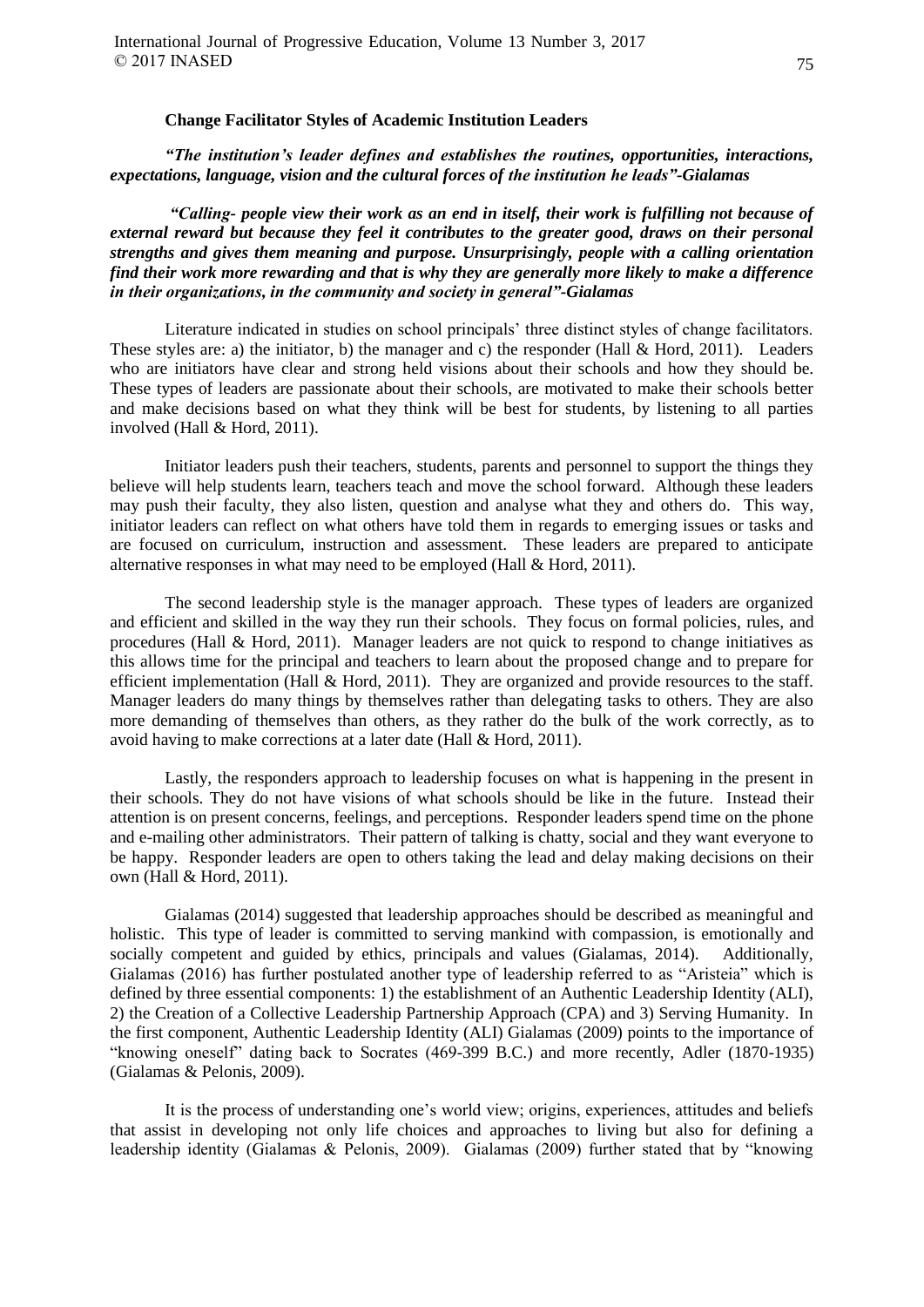one", the creation of a leadership vision and definition of its educational philosophy would guide and fuel holistically, healthy leaders thriving to serve humanity.

Parallel to one's holistic health, Gialamas (2009) stated that one's principles (specific ways of behaving) and values (standards of actions and attitudes deep in one's heart and mind that shape our world view and interactions with others) must also be identified in order to ensure that one's vision is attained by aligning both personal and professional goals through the holistic approach (Gialamas & Pelonis, 2009).

In the second component, Collective Leadership Partnership Approach (CPA), Gialamas (2009) suggested the establishment of this type of leadership includes six components. These six components are the following: 1) a partnership based on common principles and values that are both personal and professional, 2) a distribution of authority and decision making, 3) an outline of the type, magnitude and areas of authority, 4) a plan providing support and encouragement of team members in using their decision making authority, 5) a commitment to continuously reflect on components of the partnership, in order to adjust them, and 6) a dedication to inspiring the members of the leadership team to replicate this model within their teams. With this component of leadership (CPA), a comprehensive support system is in place to ensure that the institution is functioning at its' highest level of achievement and that members of the leadership partnership share the vision of the institution and are committed to striving towards reaching common goals (Gialamas & Pelonis, 2009).

In the final component, Serving Humanity, Gialamas (as cited in Gialamas & Avgerinou, 2016) discussed the importance of leaders' commitment to social change. Such social change is fundamental in that human welfare needs are at the forefront for implementing practices in both small and large communities, that make a difference socially, economically and environmentally (IISD, 2014). Additionally, we would like to believe that by being committed to such change as described above, leaders are also contributing to improved mental health of human beings as well, as relational connections are developed through the provisions of such social service.

As George, Sims, McLean and Mayer (2011) stated, authentic leadership begins with a journey of understanding one's self and that it is the individual's experiences that ground a context of one's life story providing inspiration to have an impact in the world. Authentic leaders exemplify their passions, practice values consistently and most of all, lead not only with their cognitive abilities but also with their hearts. By doing so, authentic leaders are able to establish long-term, meaningful relationships and through self-discipline are able to achieve results; achieve results in truly knowing who they are (Sims et al. 2011, as cited in the Harvard Business Review on Leadership).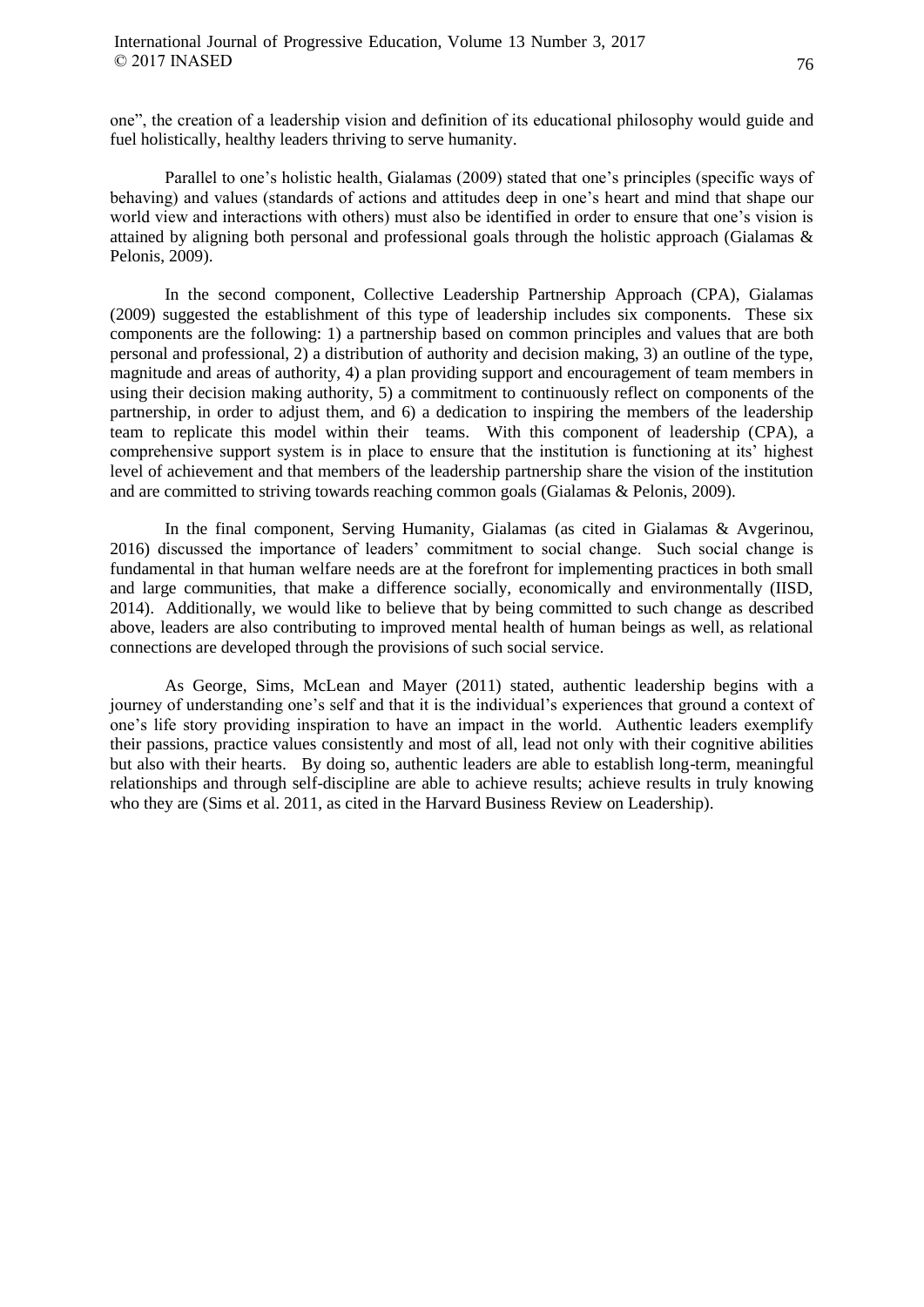#### **Conclusion**

# *"A leader must be the source of kindness, ethos, authenticity, intelligence, creativity, wisdom and happiness" –Gialamas*

If a meaningful and holistic leadership, defined by Gialamas (2009) as 'Aristeia', is to be implemented in a school system, all members should feel supported that they can express their concerns and ideas freely and that decisions are made carefully in ample time. Leaders promoting educational change respond to the human as well as the tasks aspects of their schools, with emotional competence. Being visionary, believing that schools are for learning, valuing human resources, communicating and listening to personnel, being proactive and taking risks are common to successful leaders of educational change.

Taking all of these aspects into consideration, school leaders can continue to progress and develop individual leadership styles, as well cultivate their team members into becoming the best professionals that they can be. Additionally, all stakeholders of the institution granted they internalize meaningful and holistic leadership, will be better equipped to cope with continuous changes in life during times of increased globalization; socially, emotionally, physically and cognitively [\(http://www.sedl.org/change/leadership/character.html\)](http://www.sedl.org/change/leadership/character.html).

*"Our prime purpose in life is to help others and if you cannot help them, at least do not hurt them"-Dalai Lama*

*"The calling for leading in education is to prepare tomorrow's leaders with ethos, and to make the world a better place to live- in particular for less fortunate people"-Gialamas*

#### **References**

- Avgerinou, M.D., & Gialamas, S.P. (2016). Revolutionizing K-12 blended Learning through the i²Flex classroom model (pp. 1-300). Hershey, PA: IGI Global.doi:10.4018/978-1-5225-0267-8
- Baker, J. A., Dilly, J., Aupperlee, J. L., & Patil, S. A. (2003). The developmental context of school satisfaction: Schools as psychologically healthy environments. *School Psychology Quarterly*, *18*(2), 206–221.
- Bowlby, J. (1969). *Attachment and loss*, Vol.1: Attachment. New York: Basic Books.
- Collaborative for Academic, Social and Emotional Learning (2013). *Safe and Sound: An educational leader's guide to evidence-based social and emotional learning programs*. Chicago: Author.
- Gialamas, S. &Pelonis, P. (2009). Morphosis leadership being visionariesnina changing world. Academic Leadership Online, 7(2). [http://www.academicleadership.org/37/morphosis](http://www.academicleadership.org/37/morphosis-leadershipbeingvisionaries-in-a-changing-world/)[leadershipbeingvisionaries-in-a-changing-world/](http://www.academicleadership.org/37/morphosis-leadershipbeingvisionaries-in-a-changing-world/)

Gialamas. S. (2014). *Educational institutions for a humanistic world*. May 12: ekatheimerini.com.

- Greenberg, M. T., Weissberg, R. P., O'Brien, M. U., Zins, J. E., Fredericks, L., Resnik, H., & Elias, M. J. (2003). Enhancing school-based prevention and youth development through coordinated social, emotional, and academic learning. *The American Psychologist*, *58*(6-7), 466–474.
- Hall, G., Hord, S.M. (2011). *Implementing change: Patterns, principles, and potholes*. Upper Saddle River: Pearson Education Inc.
- Harvard Business Review (2011). *On Leadership*. Boston: Harvard Business Review Press. International Institute for Sustainable Development (IISD). (2014). *Perceptions and*